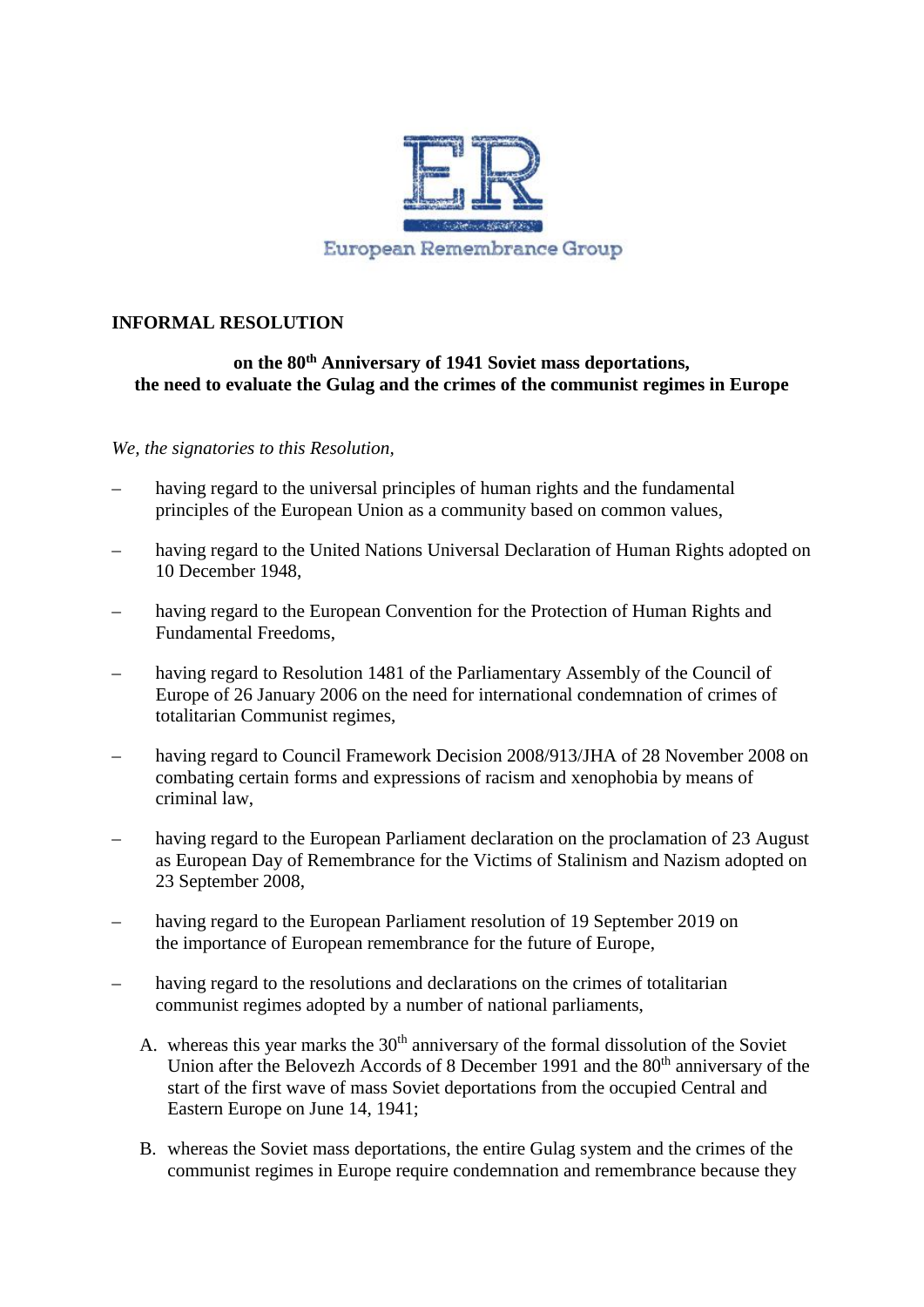highlight the importance of the central values of the EU and a steadfast stance made by the resolutions of the European Parliament that such crimes can never be allowed to be repeated;

- C. whereas the Gulag system and the Soviet mass deportations never received a moral or legal evaluation by the international community;
- D. whereas the Russian authorities have demanded the closure of the Memorials Human Rights Centre Memorial and the International Memorial, which were established by the Nobel Peace Prize laureate Andrei Sakharov more than 30 years ago and have been conducting historical research about the mass deportations, the Gulag and other crimes committed by the Soviet regime and have been defending human rights and providing continuous support to the political prisoners in Russia;
- E. whereas Russian Federation refuses to disclose the burial places of the victims of mass Soviet repressions and continues to deny access to the Soviet-era archives;
- F. whereas historical revisionism, revival of the Stalin cult and glorification of the Soviet regime are promoted by the Russian authorities; whereas historical disinformation is actively spread by the Russian government in the EU and its neighbourhood as well as within Russia to polarize the societies and to justify Russia's aggression and territorial ambitions towards formerly Soviet-occupied territories; whereas Stalin personality cult has been growing in Georgia where at least nine new Stalin statues have been erected in the past decade;
- G. whereas the Gulag system was created and deportations were used against the people in Russia and occupied countries, against social and ethnic groups, as an organised systemic repression tool of ethnic cleansing and terror to annihilate the will to resist the regime, to kill political, economic and intellectual elites, achieve depopulation, Soviet colonisation and russification, to destroy the fabric of established cultural and socioeconomic ties and to expropriate land, property and assets;
- H. whereas following the occupation by the Soviet Union an organised system of forced labour camps similar to the Gulag was set up by the communist regimes in other countries in Eastern Europe like Bulgaria with the purpose of stifling resistance and dissent;
- I. whereas the Soviet deportations and violence were accompanied by a total annihilation of human rights, freedom of association and freedom of speech, full control of information sphere and glorification of the Soviet Union, Soviet communist propaganda and defamation campaigns against the "enemies of the people";
- J. whereas the Article 7 of the Rome Statute of the International Criminal Court stipulates that persecution against any identifiable group or collectivity on political, racial, national, ethnic, cultural, religious, gender or other grounds as well as deportation or forcible transfer of population constitute crime against humanity;
- K. whereas the Soviet mass deportations since the beginning of the Second World War targeted territories of former Eastern Poland, modern Moldova and Romania, Western Ukraine and Western Belarus and Estonia, Latvia and Lithuania - the territories invaded by the Soviet Union under the Nazi-Soviet 23 August 1939 Treaty on Non-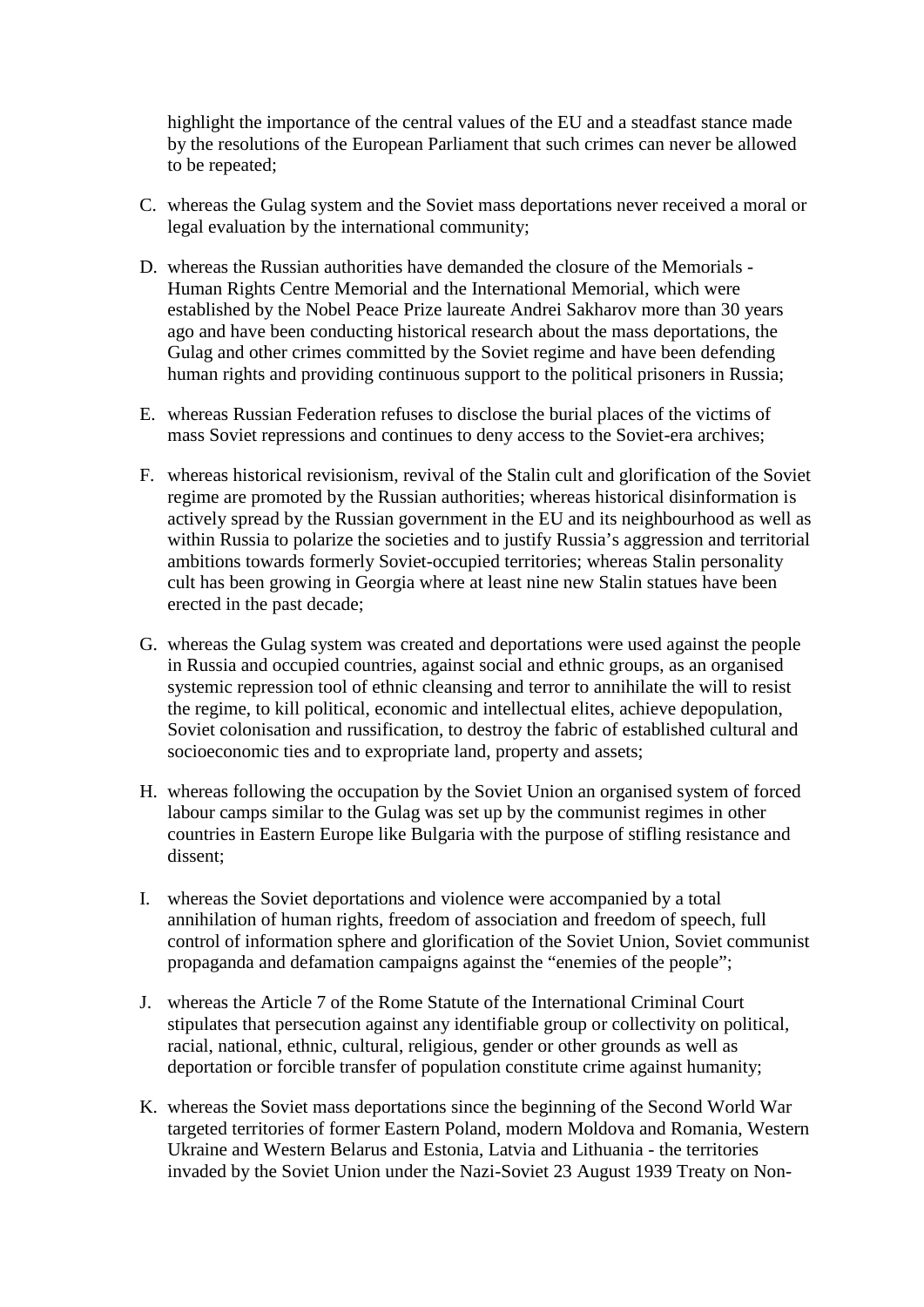Aggression and its secret protocols, when civilians and their family members labelled as "enemies of the people", including infants, minors, women and elderly, have been deported to remote unpopulated areas of the USSR, while the deported men were often separated from their families and sent as prisoners to the Gulag, many of victims were arrested and executed, as in 1940 Katyn mass execution, when nearly 22 thousand Polish military officers and intellectuals were massacred;

- L. whereas the mass deportations in the Soviet-occupied territories continued during and after the Second World War for more than a decade;
- M. whereas Soviet mass deportations in the Baltic States were enforced during the first Soviet occupation and resumed immediately after the second Soviet occupation in 1944, culminating with mass deportations in 1948 05 22–23 (operation "Vesna"), 1949 03 25–28 (operation "Priboj"), 1951 10 02–03 (operation "Osen") and continued in 1952;
- N. whereas 80 years ago on 14-18 June 1941 mass deportations have been carried out simultaneously in the then recently invaded Baltic states - Estonia, Latvia and Lithuania - by the Soviet communist totalitarian regime, which especially targeted teachers and their families from towns and villages, but also local community leaders, priests, elders, intellectuals; whereas as a result of 1941 June deportations, close to 60 thousand people from Lithuania, Latvia and Estonia in the week of the operation were arbitrarily arrested and forcibly transported to Russian Siberia and far north of the USSR; deported males, separated from their families and imprisoned at the Gulag prison camps in Krasnoyarsk, Komi, Sverdlovsk regions, have died during the first year of imprisonment due to hunger, while their families, mothers with their children have been sent to remote Novosibirsk, Altai regions and near the Laptev Sea in the Arctic, where majority of deported infants, minors and elderly have perished during the first winter of deportation due to cold, hunger, diseases and inhuman treatment;
- O. whereas atrocities of the first Soviet occupation in the Baltic states and mass deportations in June 1941 forced hundreds of thousands of people to flee the second Soviet occupation in 1944; continued Soviet atrocities pushed many others to join organised underground armed resistance which continued until 1953 and even later, with the last anti-Soviet partisan perishing in 1986, and solidified the peaceful resistance in the occupied countries which continued until the collapse of the Soviet Union;
- P. whereas over 100,000 Romanians from the annexed territories of Bessarabia and Northern Bukovina following the Ribbentrop-Molotov Pact signed in August 1939, where deported by the totalitarian soviet authorities between 1941 and 1953 to Siberia, Central Asia, and the Far East;
- Q. whereas in 1941, according to official documents and other historical sources, around 30.000 Romanians from Moldova were sent to Siberian gulags by train;
- R. whereas a few months before their deportation started on June 13, 1941, the local Soviet People's Commissariat for Internal Affairs (NKVD) made up lists of people allegedly working with the Romanian authorities and plotting against the Soviet regime, mainly the country's elite: former landowners, manufacturers, merchants, leaders of political parties, and mayors of towns in Moldova;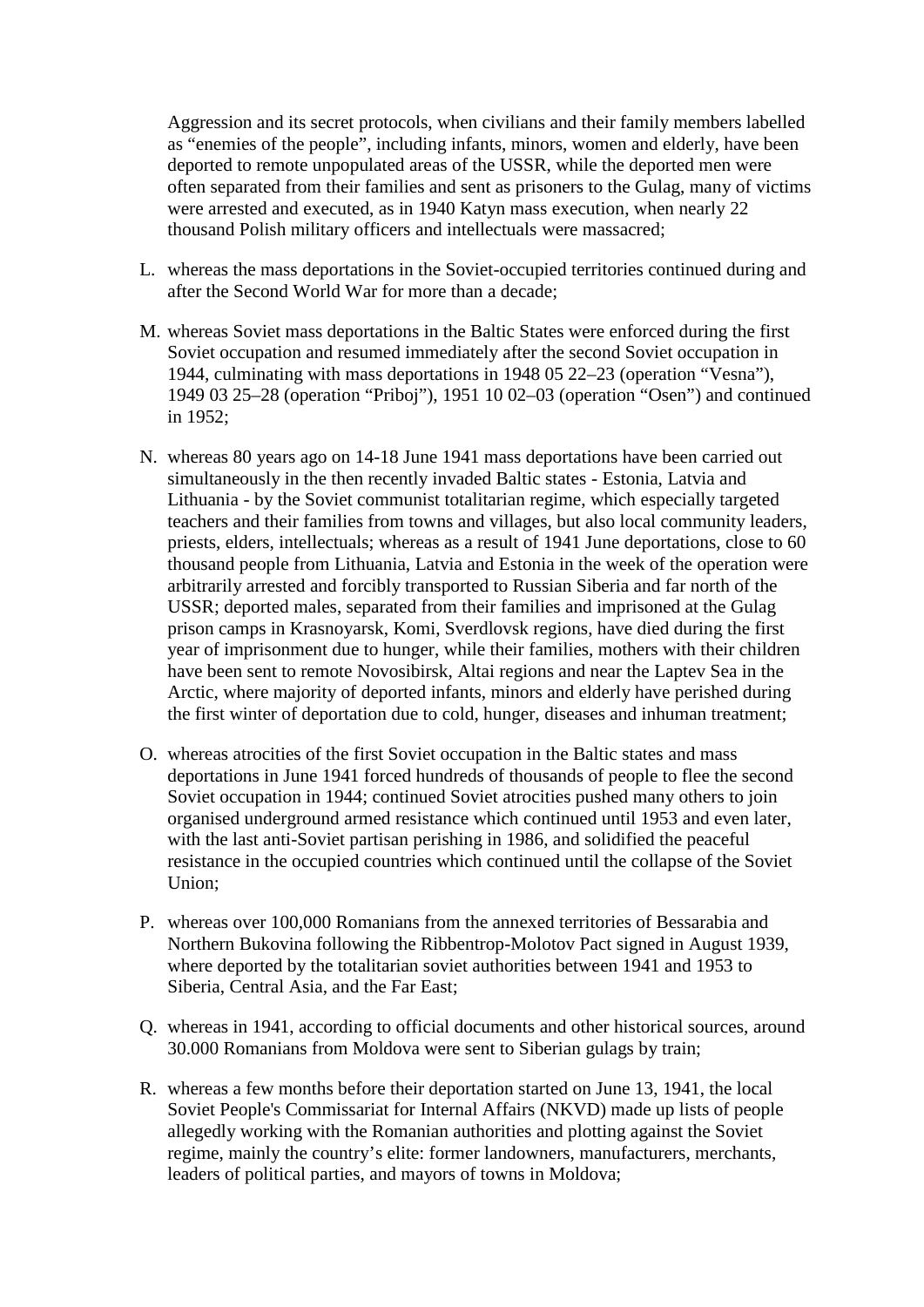- S. whereas the large majority of deportees never returned home, dying in the soviet gulags or surviving scattered across the USSR;
- T. whereas deportations of Romanian citizens of Roma and Jewish origins in Transnistria took place between 1942 and 1944;
- U. whereas the anti-Soviet resistance merits a separate analysis and evaluation, and needs to be reflected upon in a separate resolutions of the European Parliament and national parliaments of the EU Member States;
- V. whereas the Russian authorities to this day refuse to disclose the fate and burial places of slain anti-Soviet resistance members and supporters, such as 600 "disappeared" persons out of at least 2000 arrested and interrogated in 1945 Augustów roundup, the largest crime committed by the Soviets on Polish lands after the Second World War, or the location of the remains of Brigadier General Jonas Žemaitis-Vytautas, executed leader of the Lithuanian armed anti-Soviet resistance, posthumously titled the fourth President of Lithuania, and many more leaders, members and supporters of active anti-Soviet resistance who were killed in captivity of the Soviet authorities and their remains were never returned to the relatives;
- W. whereas the Gulag system of forced labour camps was created shortly after the 1917 Bolshevik coup d'état and operated until 1988, reaching enormous peak during the Stalin's rule and operating approximately 30 000 individual camps;
- X. whereas first victims of the Gulag system became Russians opposing members of the Communist party, dissidents, intellectuals, prosperous farmers who opposed collectivisation;
- Y. whereas estimated total number of Gulag prisoners is 15-18 million, of whom at least 1,5 million perished;
- Z. whereas the Soviet communist regime has sorted the people into two categories of loyalists and those threatening the USSR, "class enemy" or "socially unacceptable elements", and people labelled as the latter – politicians, former heads of state and ministers, doctors, teachers, officials and servants of former state institutions, intellectuals, military and police officers, farmers, businessmen, members of political and civil society organisations, etc. and all their family members, as well as entire ethnic groups, such as Crimean Tatars and Chechens, - became target of repressions, arrest, imprisonment, torture, execution, deportation;
- AA. whereas estimated 6 million people became the victims of mass deportations in the USSR between 1920-1952; whereas the "Polish Operation" conducted by the NKVD between 1937–1938 " during the Great Terror in the Union of Soviet Socialist Republics took lives of up to 200,000 Poles; whereas at least 205,1 thousand were deported from the Baltic States in 1941, 1945-1952 (this number includes fully identified victims only); whereas according to estimations the total number of deportees in the period 1944–1952 reaches 124,000 for Estonia, 136,000 for Latvia and 245,000 for Lithuania.;
- BB. whereas majority of deportees never returned to their homeland, those deportees who after 1956 managed to return with official permission of the Soviet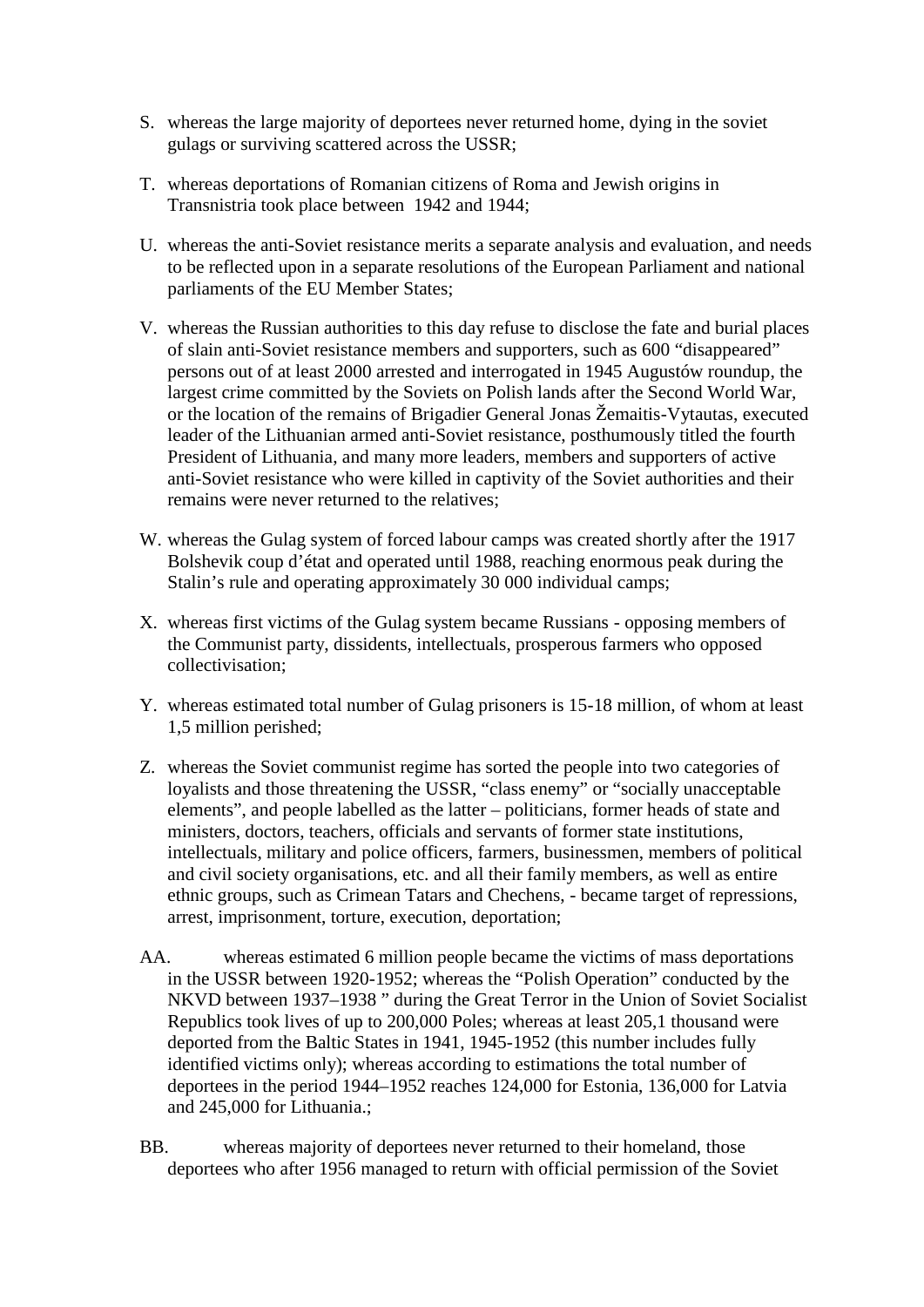authorities were not allowed to re-settle in their former homes or in many cases even in the region and country of their original residence, moreover, former deportees and their descendants faced obstacles to seek higher education or employment;

- CC. whereas the deportees were forcibly resettled in the north-eastern parts of the USSR with extremely harsh living conditions and inhospitable climate, particularly the Siberia, the Arctic region, and Kazakhstan;
- DD. whereas the Baltic States, Poland and other countries of the Central and Eastern Europe have suffered Soviet and German Nazi occupations and according to estimations, have lost even around one third of its population due to deportations, executions, imprisonment, suppression of resistance, forced emigration and the Holocaust;
- EE.whereas in 18-20 May 1944, a 200,000 of Crimean Tatars were deported to Central Asia by Joseph Stalin's Soviet regime; whereas almost half of those exiled, who endured long months of dire living conditions, are thought to have died of starvation and disease; whereas forcefully removing Crimean Tatar people from their historic territory bears all the hallmarks of genocide;
- FF. whereas until the very end of the existence of the USSR these crimes were vehemently denied by the Soviet authorities, and officially it was declared that only offenders, criminals, prostitutes and alike were deported;
- GG. whereas in 1956, three years after Stalin's death, his personal cult and his repressions were condemned by the consecutive USSR leader Nikita Khrushchev in his report, but it never became an official and long-term policy;
- HH. whereas on 26 April 1991 the Supreme Soviet of the Russian Socialist Federal Soviet Republic passed the law On the Rehabilitation of Repressed Peoples with Article 2 stipulating that "Repressed are peoples (nations, nationalities or ethnic groups and other historically established cultural and ethnic communities of people, such as the Cossacks) against whom a policy of slander and genocide was pursued at the State level on the grounds of national or other affiliation, accompanied by their forced relocation, the abolition of national and State entities, the redrawing of national and territorial boundaries, the establishment of a regime of terror and violence in places of special settlement"; whereas with this law is not fully observed by the current leadership in Russia;
- II. whereas the European Court of Human Rights on 12 March 2019 issued a judgment in the case of Dr lingas v. Lithuania, confirming the sentence of an operative of the soviet repression structures issued by the national court for his participation in genocide, as an accessory to the crime;
- JJ. whereas in its recommendation to the Council on EU-Russia relations adopted on 26 February 2004 the European Parliament has recognized the Stalin ordered deportation of the Chechen people in 1944 as genocide;
- KK. whereas in its resolution adopted on 23 October 2008 the European Parliament recognized the Holodomor as crime against humanity caused by the deliberate policies of Stalin's USSR: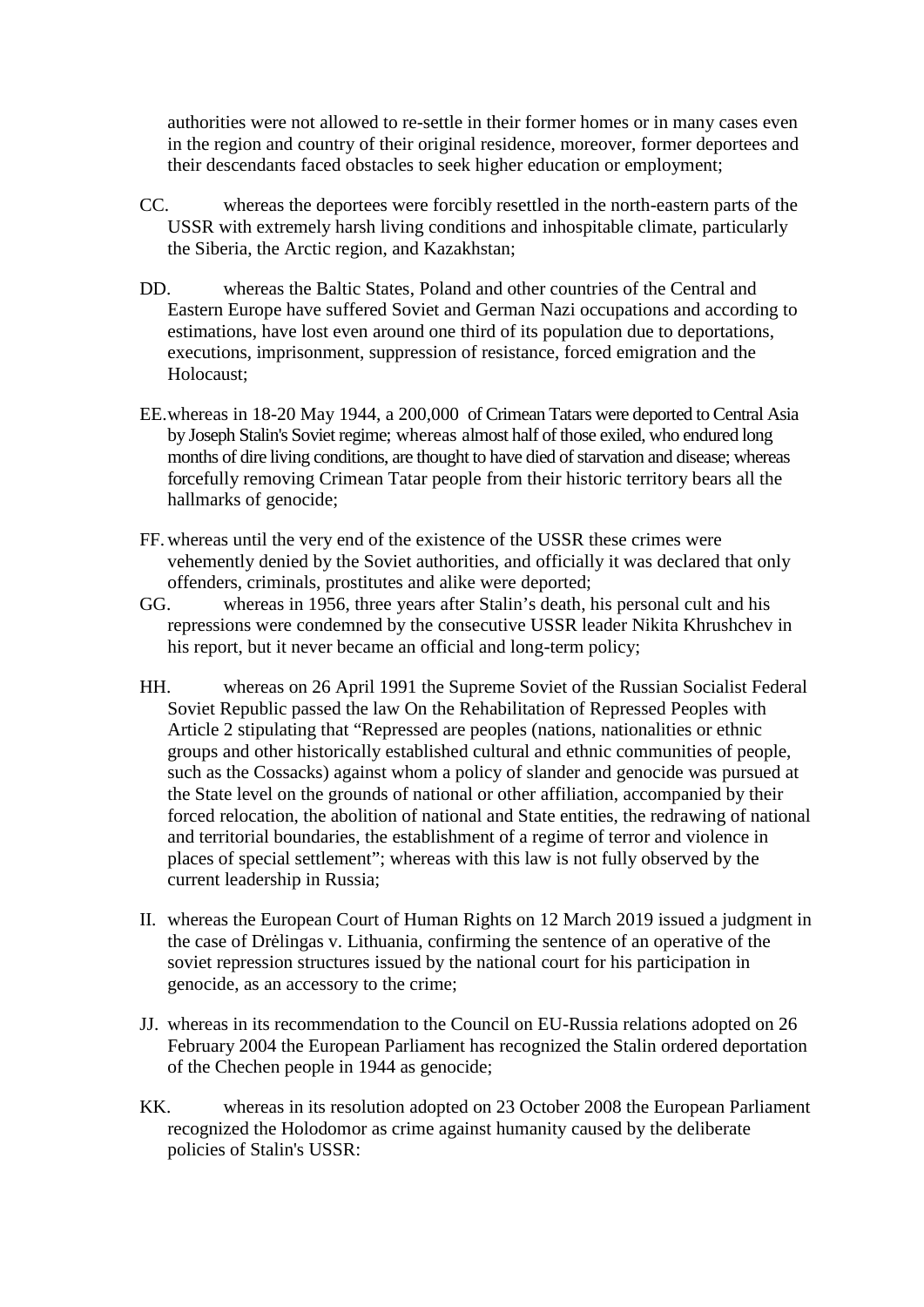- 1. Express their heartfelt respect and sympathy for the victims and survivors of the Soviet Gulag and mass deportations and for their families and relatives, as well as for all victims of the communist regimes in Europe;
- 2. Recognize the June 1941 deportations and other mass deportations, ordered, planned and executed by the Soviet communist regime and the entire Gulag system as crime against humanity;
- 3. Maintain that the history of Soviet deportations and the Gulag victims is an inseparable part of the common European history;
- 4. Call to proclaim 27 May as European Day for the Victims of the Gulag System, a day when in 1953 the largest Gulag prisoners' uprising started in Norilsk "Gorlag" prison camp;
- 5. Condemn in strongest terms all forms of totalitarianism and its crimes, pay tribute and respect to the victims of Nazi tyranny, in particular all the victims of the Holocaust;
- 6. Express their respect to all those who, by fighting totalitarian regimes, demonstrated their heroism and true love for humankind, such as the Auschwitz hero Witold Pilecki who fought against Nazi and Soviet occupations of Poland and was sentenced to death by the communist authorities, which tried to erase the memory about him for more than 40 years;
- 7. Believe that democracies have a responsibility to ensure the historic remembrance about the  $20<sup>th</sup>$  century totalitarian regimes in Europe and understanding of the reasons that brought about their rise and rule, and that their societies today are resistant to propaganda, manipulation of information and active measures of hostile authoritarian regimes against democracies, so that crimes of totalitarian past are not repeated again;
- 8. Call on EU and its Member States to encourage and support scientific research of the impact of mass deportations on societies, nations, states and ethnic groups to analyze and better understand socioeconomic, cultural and psychologic effects and consequences on societies today;
- 9. Call on the EU and its Member States to support cross-border research and remembrance projects between the Member States and formerly Soviet-occupied countries in its Eastern Neighborhood and Central Asia; welcome the efforts by the Republic of Kazakhstan to cooperate in researching and commemorating mass Soviet deportations;
- 10. Call on the European Commission to present concrete additional proposals to promote remembrance in the EU and beyond, as well as to strengthen support to European remembrance programs and projects such as the Citizens' Engagement and Participation Strand under the Citizenship, Equality, Rights and Values Programme and the Platform of European Memory and Conscience to encourage scientific and academic research as well as assembly, collection, preservation and dissemination of information on mass deportations and repressions, translation of memoirs of survivors into the EU languages, youth programs, collaboration among universities, museums, research institutions and experts;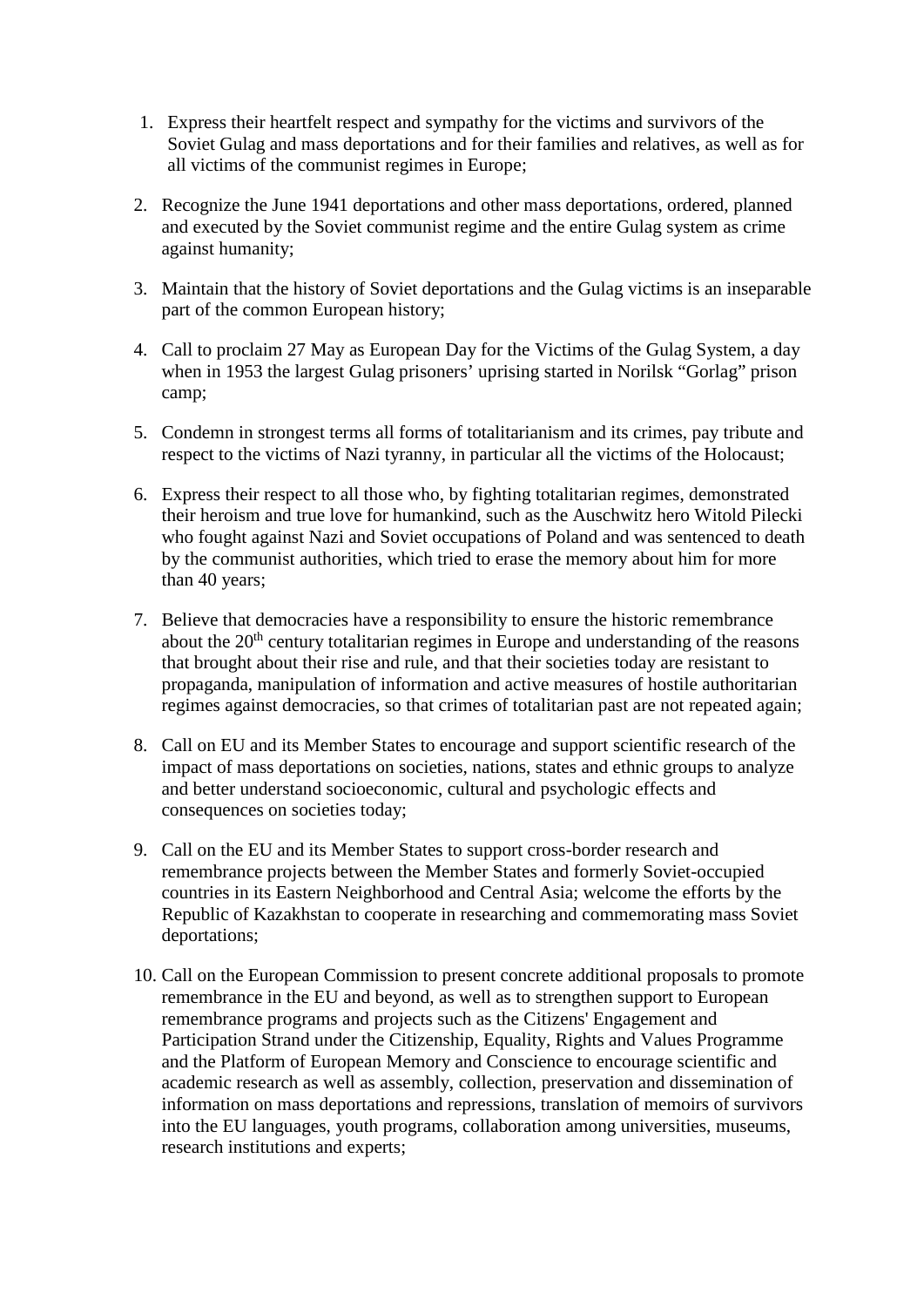- 11. Call on the Member States to include the history and analysis of Nazi and communist totalitarianism into their school curricula, strongly recommend inclusion of the history of the Soviet mass deportations and the Gulag; underline that the comprehensive education, research and remembrance of the totalitarian past has important implications for the emergence of civil awareness and plays an important role in the value orientation of younger European generations that can prevent them from repeating the tragic mistakes of the past;
- 12. Remind the importance of commemorating the historic European Days across the EU Member States – 25 May as the Day of Heroes of the Fight against Totalitarianism and 23 August as the Day of Remembrance for Victims of totalitarian regimes;
- 13. Support remembrance initiatives such as the memorial for the victims of the totalitarian regimes in Brussels, proposed by the Platform of European Memory and Conscience;
- 14. Propose to consider establishing a European museum of the victims of Communism, and to reflect the history of mass deportations and the Gulag more prominently in the permanent exposition at the House of European History, to support translation of memoirs of the victims into foreign languages, creation and Europe-wide dissemination of the documentaries and non-fiction films on the topic, with focus on young generation;
- 15. Call on local authorities across the EU to look into and consider changing the names of public spaces, streets, cities and localities squares etc. if their titles are associated with the leaders of the Soviet communism totalitarian regime and the communist regimes that the Soviet Union created and supported in the Eastern Europe, thus paying tribute and respect to the victims of the regime and fostering the European resilience against modern threats to democracy;
- 16. Remind that the crimes of the Soviet communist regime committed in many decades of the Soviet occupation and rule have not been evaluated from the international law perspective, no reparations or compensations for the damage inflicted to the victims and countries were ever paid, however, there is sufficient evidence and calculations to prove the substantial economic, demographic, environmental and social losses that the Soviet occupation caused;
- 17. Regret that Russia, with active support of current Russian authorities and regime sponsored propagandists, returned to utilizing and promoting the Soviet history narratives, engages in historical revisionism and uses historic disinformation as part of its hybrid attacks against nations which suffered under both Nazi and Soviet totalitarian regimes, aimed at discrediting anti-communist resistance, questioning the independence of neighboring states, dividing common European remembrance and sowing discord;
- 18. Regret that also in Belarus the current authoritarian regime of A. Lukashenka is following a similar policy and narratives with regard to the tragic fate of the Belarusian people in the turmoil of the Second World War, while they were among the first to experience the Soviet mass deportations; stress that developments in Belarus when freedom-loving peaceful protesters are detained, tortured, convicted to many years in prison under fabricated allegations, or forced to flee their homeland - are a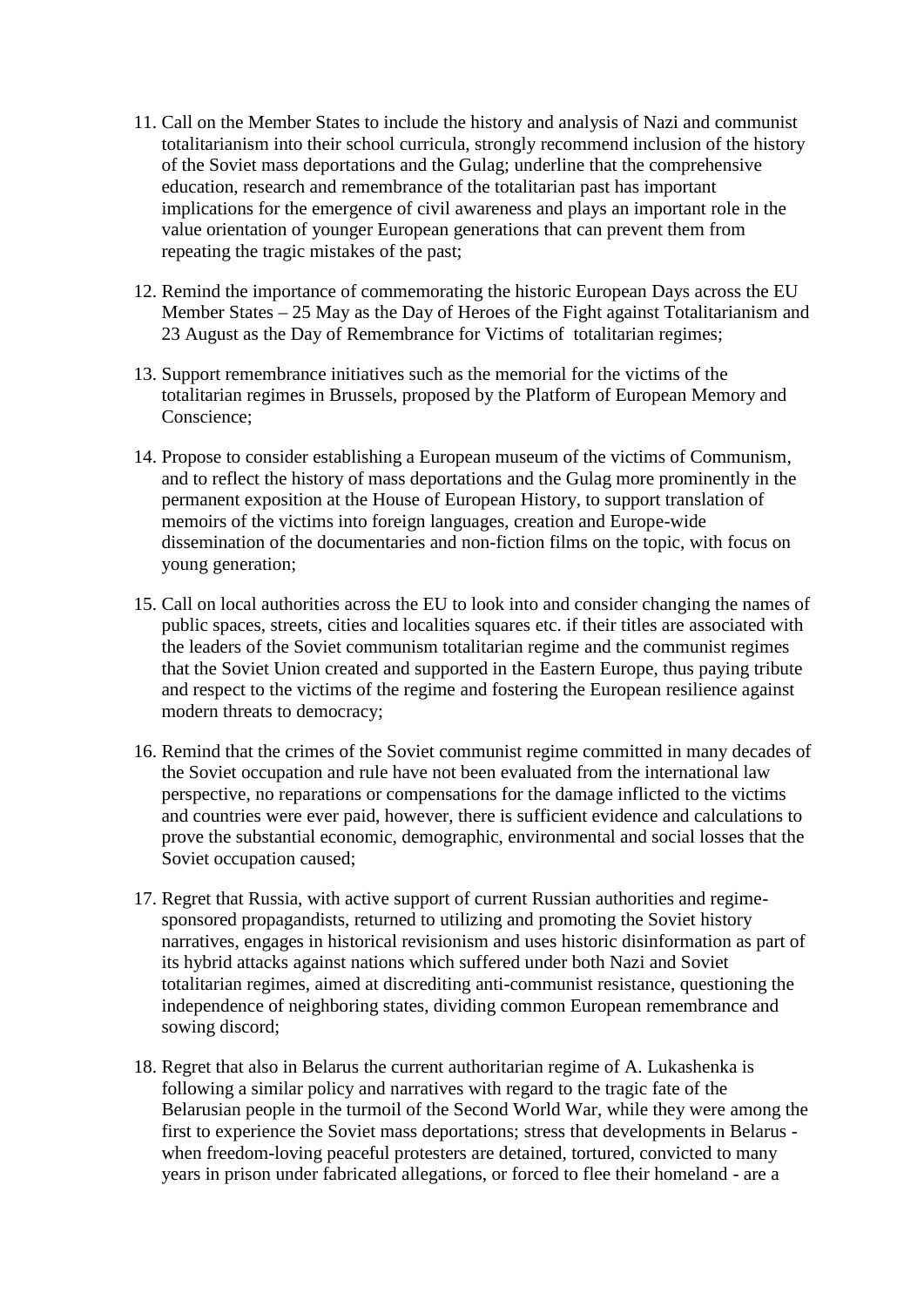continuation of the Soviet regime and demonstrate that the European continent is not yet free of totalitarianism;

- 19. Deplore the revival of Stalin's personal cult in Russia, whitewashing of Soviet crimes of occupation, state-sponsored denial and distortion of historical facts, as well as the ongoing occupation of territories in Georgia, Moldova and Ukraine by Russia; regret growing Stalin's cult in Georgia;
- 20. Note that Russian archives on deportations are not accessible for relatives of the victims and to researchers, thus hampering collection of data and analysis, and hope that future Russian leadership will take the decision to open them; call on Russia to guarantee free and unhindered access to the so-called "Trophy archives" which were transferred to Moscow in 1944 and 1945 from territories occupied by the Soviet Union;
- 21. Regret the unfounded decision of the Russian authorities not to issue visas to the "Mission Siberia", the mission of Lithuanian youth to visit and tend the graves of deportees, which otherwise are not taken care of by the Russian authorities; welcome the cooperation and support demonstrated by the Kazakh authorities, who welcomed "Mission Siberia" in Kazakhstan in 2018 and 2019;
- 22. Note that majority of areas of former Gulag prisons and internment camps in present day Russia are forgotten and destroyed instead of being turned into places of memory for the victims of repressions; propose to create an easily accessible and available in all EU languages collection of historical information, data and register of all Gulag prisons, internment camps and areas of deportations where citizens of EU Member States have perished;
- 23. Regret that Russia, which to this day remains the greatest victim of the Soviet communist totalitarianism, is not yet able to come to terms with its gruesome past and instead its authorities are persecuting those who are working to shed light on the Soviet totalitarian crimes, including the imprisonment of historian Yuri Dmitriev and the crackdown on the Human Rights Centre Memorial and the International Memorial;
- 24. Invite the leadership of Russia to join common initiatives to commemorate and preserve the memory of victims of Soviet regime and the Gulag system;

Co-signing Members of the European Parliament:

- 1. Rasa JUKNEVI IEN, EPP (Lithuania)
- 2. Manfred WEBER, EPP (Germany)
- 3. Roberta METSOLA, EPP (Malta)
- 4. Bernard GUETTA, Renew (France)
- 5. Juozas OLEKAS, S&D (Lithuania)
- 6. Liudas MAŽYLIS, EPP (Lithuania)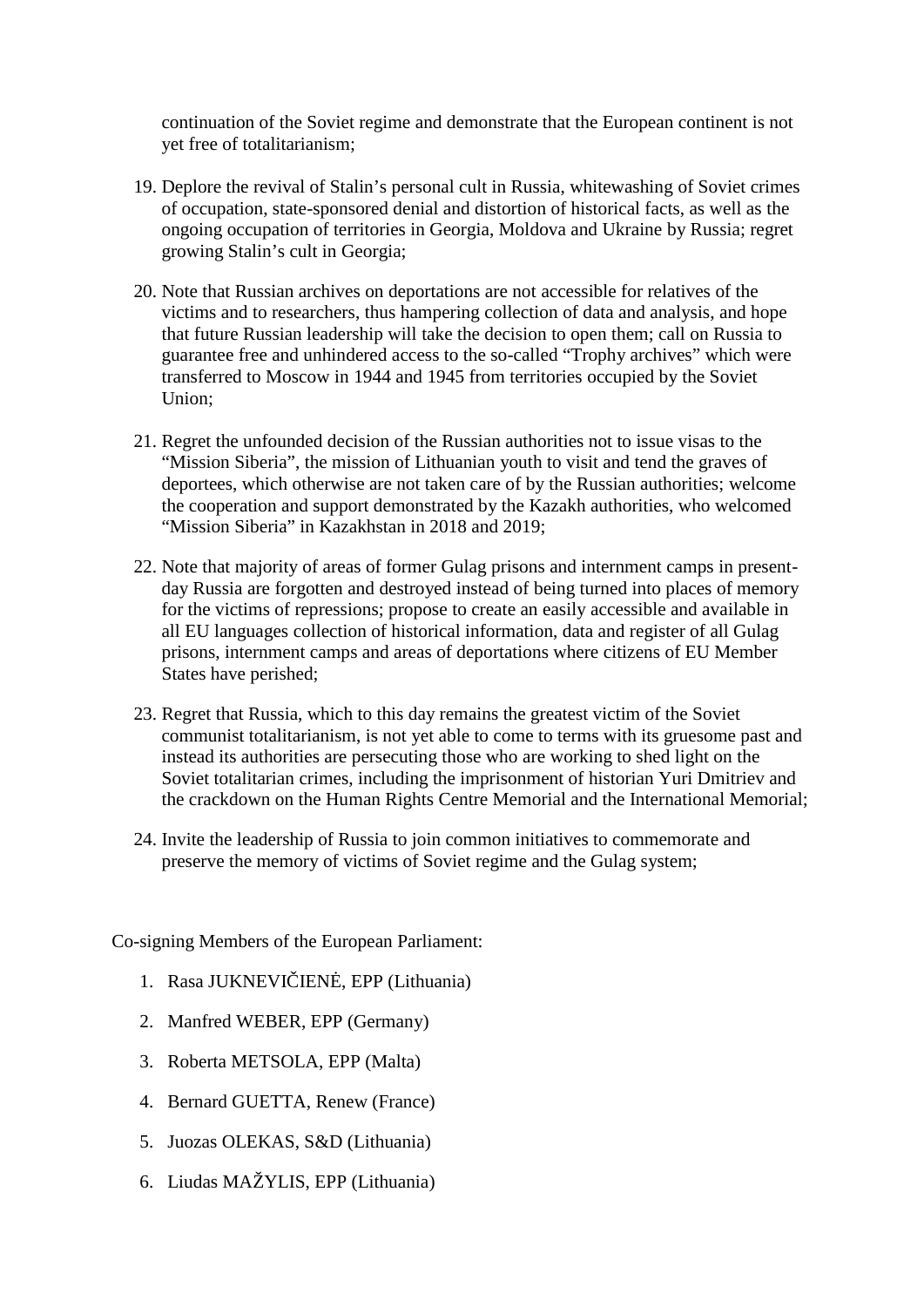- 7. Inese VAIDERE, EPP (Latvia)
- 8. Dace MELB RDE, ECR (Latvia)
- 9. Traian BASESCU, EPP (Romania)
- 10. Kinga GÁL, NI (Hungary)
- 11. Andrey KOVATCHEV, EPP (Bulgaria)
- 12. Anna FOTYGA, ECR (Poland)
- 13. Ivars IJABS, Renew (Latvia)
- 14. Sandra KALNIETE, EPP (Latvia)
- 15. Vlad GHEORGHE, Renew (Romania)
- 16. Javier ZARZALEJOS, EPP (Spain)
- 17. Andrius KUBILIUS, EPP (Lithuania)
- 18. Kosma ZLOTOWSKI, ECR (Poland)
- 19. Miriam LEXMANN, EPP (Slovakia)
- 20. Eugen TOMAC, EPP (Romania)
- 21. Jacek SARYUSZ-WOLSKI, ECR (Poland)
- 22. Loránt VINCZE, EPP (Romania)
- 23. Pernille WEISS, EPP (Denmark)
- 24. Patryk Tomasz JAKI, ECR (Poland)
- 25. Jaak MADISON, ID (Estonia)
- 26. Aušra MALDEIKIEN, EPP (Lithuania)
- 27. Iuliu WINKLER, EPP (Romania)
- 28. Zdzisław KRASNOD BSKI, ECR (Poland)
- 29. Jerzy BUZEK, EPP (Poland)
- 30. Romana TOMC, EPP (Slovenia)
- 31. Gianna GANCIA, ID (Italy)
- 32. Michael GAHLER, EPP (Germany)
- 33. Andrus ANSIP, Renew (Estonia)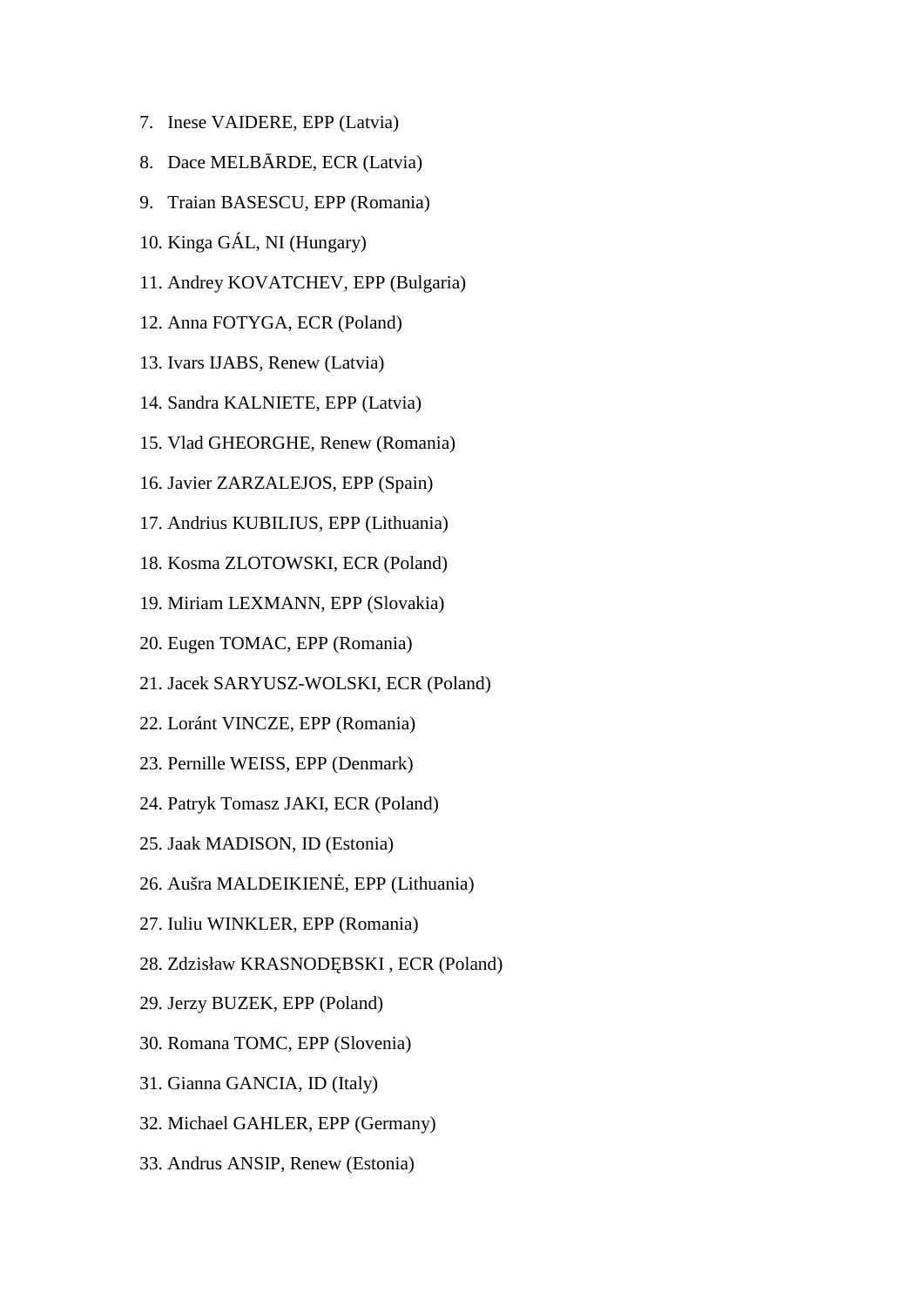- 34. Hermann TERTSCH, ECR (Spain)
- 35. Alexandr VONDRA, ECR (Czechia)
- 36. Izabela KLOC, ECR (Poland)
- 37. Gheorghe FALCA, EPP (Romania)
- 38. Radan KANEV, EPP (Bulgaria)
- 39. Jadwiga Wi niewska, ECR (Poland)
- 40. Jorge BUXADÉ VILLALBA, ECR (Spain)
- 41. Peter POLLÁK, EPP (Slovakia)
- 42. Zbigniew KU MIUK, ECR (Poland)
- 43. Marek Paweł BALT, S&D (Poland)
- 44. Carmen-Gabriela AVRAM, S&D (Romania)
- 45. Alexander YORDANOV, EPP (Bulgaria)
- 46. Ivan ŠTEFANEC, EPP (Slovakia)
- 47. Andrea BOCSKOR, NI (Hungary)
- 48. Carlo FIDANZA, ECR (Italy)
- 49. Milan ZVER, EPP (Slovenia)
- 50. Emmanouil FRAGKOS, ECR (Greece)
- 51. Joachim BRUDZI SKI, ECR (Poland)
- 52. Esteban GONZÁLEZ PONS, EPP (Spain)
- 53. Tomasz Piotr POR BA, ECR (Poland)
- 54. Petras AUŠTREVI IUS, Renew (Lithuania)
- 55. Nathalie LOISEAU, Renew (France)
- 56. Bart GROOTHUIS, Renew (The Netherlands)
- 57. Frances FITZGERALD, EPP (Ireland)
- 58. Eugen JURZYCA, ECR (Slovakia)
- 59. Urmas PAET, Renew (Estonia)
- 60. György HÖLVÉNYI, EPP (Hungary)